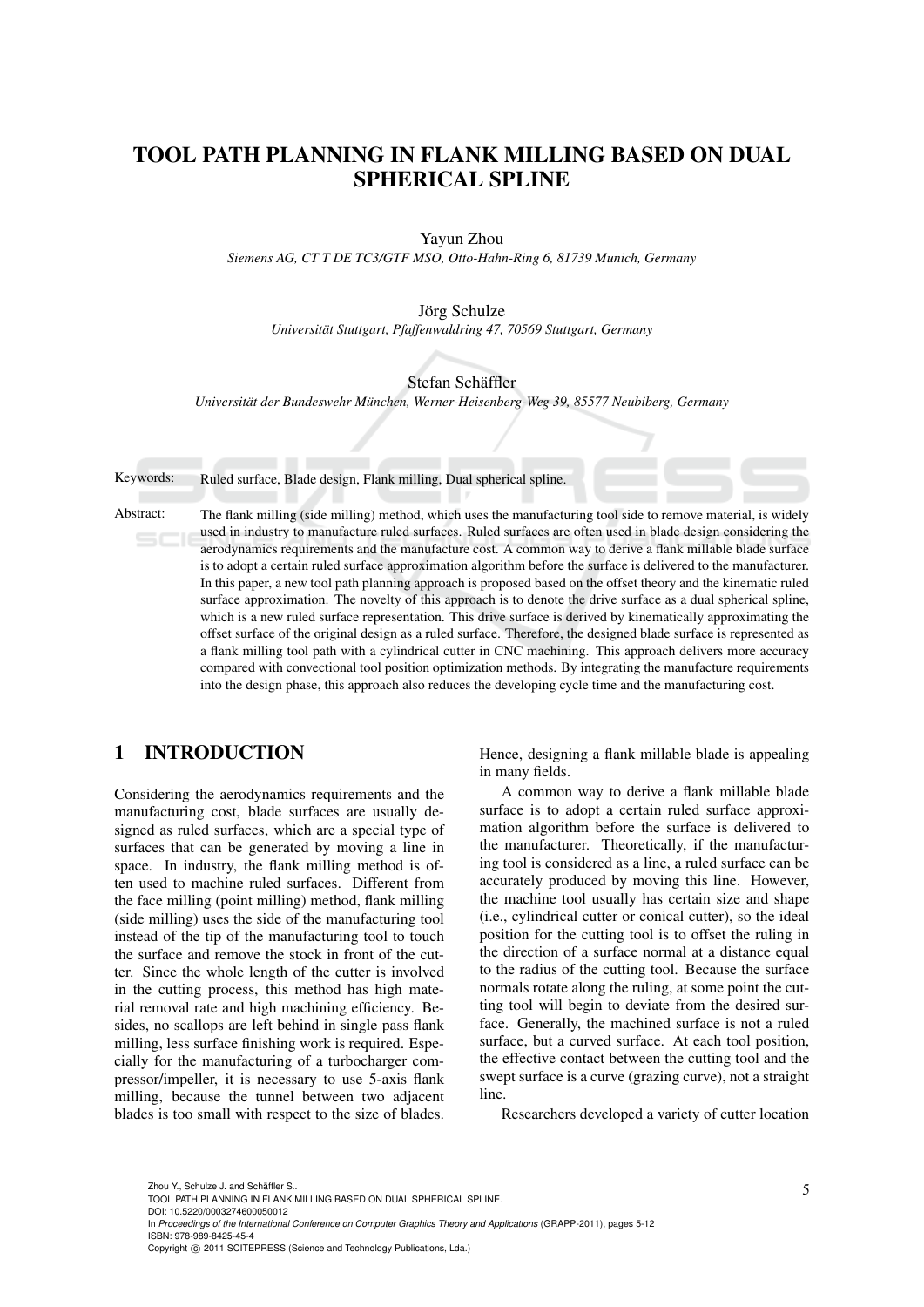(CL) data optimization methods to minimize the manufacturing error. The simplest way is to locate a cylindrical cutting tool tangentially to the given surface at one point on the ruling and make the tool axis parallel to the ruling. Alternatively, the tool can also be positioned to touch two points on the ruling. Both ideas belong to the direct tool position method (Liu, 1995). An improvement of the direct tool position method is to locate the tool step by step (Choi et al., 1993) (Menzel et al., 2004). In those approaches, the initial position of the cutting tool is determined by one of the direct tool position methods, afterwards the tool is lifted and twisted in order to reduce the manufacturing error. The computation time of the step by step method is usually long. The third type of tool positioning method combines the techniques used in the two classes above. The tool contacts three points on the given surface (two on the guiding curves and one on the ruling). Those three points are obtained by solving seven transcendental equations based on certain geometrical conditions (Redonnet et al., 1998).

However, those methods all focus on the local error reduction corresponding to each tool location. The kinematic error between successive CL points can still be large. In order to get a global optimal tool path, a new type of approach is developed (Gong et al., 2005) (Chu and Chen, 2006) (Senatore et al., 2008) (Zhou et al., 2009). The authors propose a global optimization method to generate the tool axis trajectory surface which is also a ruled surface. The cutting tool is positioned so that the maximum deviation between the tool axis trajectory surface and the offset surface is minimized. The trajectory surface of the tool axis (drive surface) is often represented as a tensor product B-spline surface, therefore each tool position is determined.

In this paper, we propose a new strategy to represent the drive surface as a dual spherical spline (Zhou et al., 2010), in which every ruling of the ruled surface is written as a dual vector. It indicates the orientation of the tool axis with respect to a specific point on the workpiece and has the same mathematical representation of screws (Dimentberg, 1965). Using the dual vector calculation rules, the tool axis position is easily converted to the tool motion. Compared with the conventional tensor product B-spline surface representation, it is more effective to specify a 5-axis CNC machining tool path by relating both the position and orientation to a single parameter. Based on this representation, it is possible to check whether the desired path is within the workspace of the machine tool by applying the kinematics and robotics analysis. Fig. 1 compares this new approach with the conventional design and manufacturing methods. The new approach not only inherits the advantages of global path optimization methods which ensure low manufacturing cost and avoid introducing double errors, but also provides a novel representation which is closely linked to the tool movement.



Figure 1: A comparison of different design and manufacturing diagram.

The organization of this paper is as follows. Section 2 lays the theoretical basis of this approach, including the offset theory and ruled surface representations. Then the definition of dual spherical spline is briefly introduced and its advantages in motion conversion are shown in Section 3. In Section 4, the drive surface is derived from the offset surface of original design based on a kinematic ruled surface approximation algorithm. This algorithm can be modified to embrace more manufacture constrains corresponding to difference CNC machines. This approach is tested with some given turbocharger blade surfaces. The simulation results are presented in Section 5. Finally, a conclusion is drawn in Section 6.

## 2 THEORETICAL BASIS

The approach proposed in this paper mainly contains two key steps: first deriving an offset surface from the original design, then generating a drive surface from the offset data. The drive surface is a ruled surface, which is denoted as a dual spherical spline. In this section, the offset theory and representations of ruled surface are introduced.

#### 2.1 Offset Theory

If  $\mathbf{R}(\mathbf{u}) = \mathbf{R}(u_1, u_2)$  represents a surface, its *offset surface*  $\mathbf{R}_{o}(\mathbf{u})$  is defined by the equation (Marciniak, 1991):

$$
\mathbf{R}_o(\mathbf{u}) = \mathbf{R}(\mathbf{u}) + d \cdot \mathbf{n}(\mathbf{u}),\tag{1}
$$

where **n** is a normal vector in  $R(u)$  and *d* is the distance between the surfaces. This is the classical offset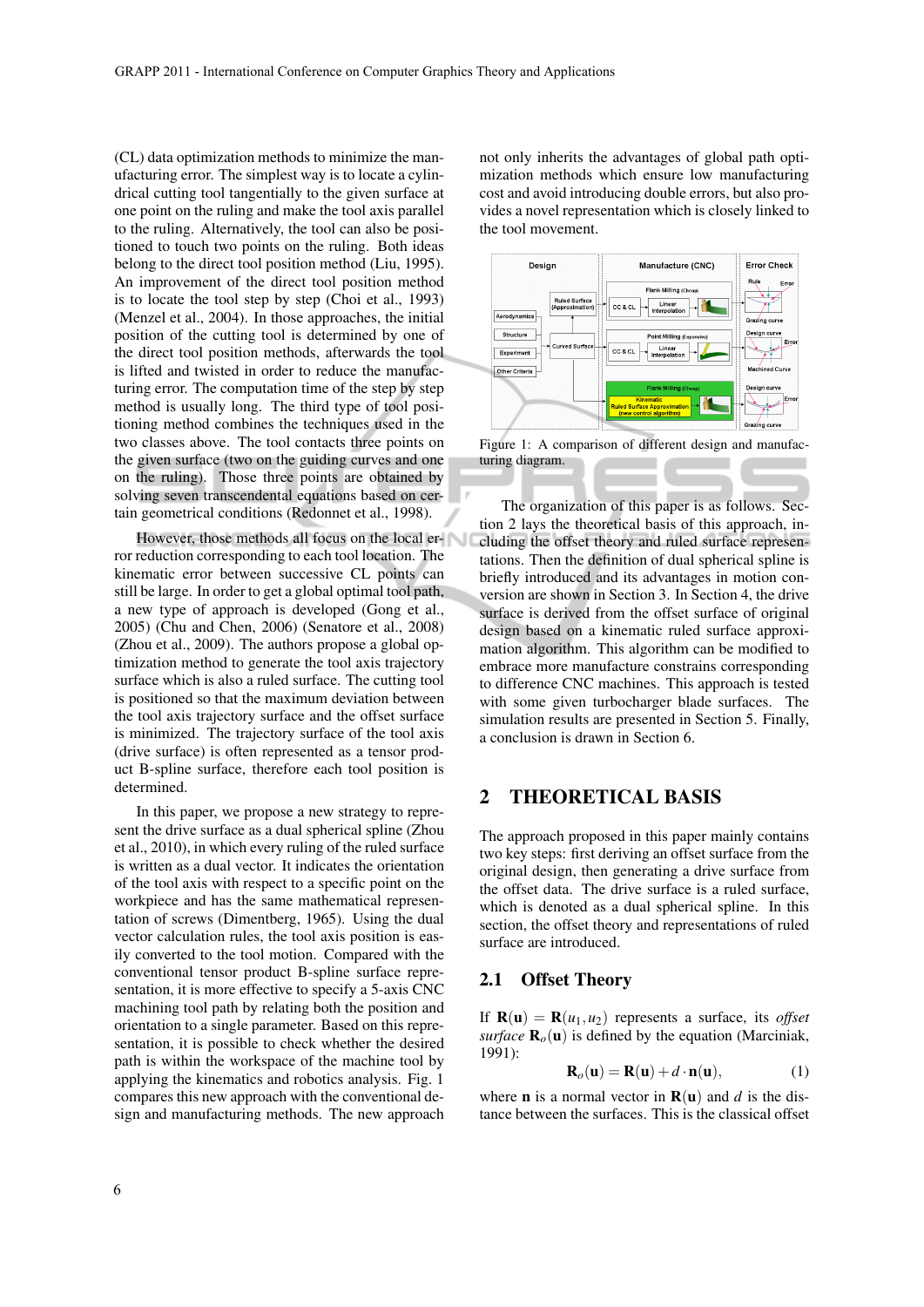surface definition. It is also referred to as *parallel off*set. In (Pottmann et al., 1996), Pottmann and Lü study the "*circular offset*" of ruled surfaces, which arises when a cylindrical or conical cutter with a circular edge is used in flank milling. The authors proved that the circular offsets of a rational ruled surface are rational in general except the developable surfaces and conoidal ruled surfaces with generators orthogonal to the tool-axis. The offset of a ruled surface is in general not a ruled surface. In fact, the offset curve of a nontorsal generator with respect to a ruled surface is a rational quadric (Pottmann et al., 1996).

For ruled surfaces, we often meet the concept *Bertrand offset*. It is a generalization of the theory of *Bertrand curves* based on line geometry. A pair of curves are Bertrand mates if there exists a one-to-one correspondence between their points such that both curves share a common principal normal at their corresponding points (Ravani and Ku, 1991). Considering the ruled surface in the context of line geometry, the ruled surface is represented as a one-parameter family of lines. Simply speaking, we have the following definition (Ravani and Ku, 1991):

Definition 2.1. *Two ruled surfaces are said to be Bertrand offsets of one another if there exists a one-toone correspondence between their rulings such that both surfaces have a common principal normal at the striction points of their corresponding rulings.*

For the Bertrand offsets, we have an important theorem (Ravani and Ku, 1991):

Theorem 2.1. *Two ruled surfaces which are Bertrand offsets of each other as defined in Definition 2.1 are constant offsets of one another.*

Inspired by this theorem, if the given surface is a ruled surface, the drive surface can be derived by constructing the Bertrand offset of the given surface. Consequently, the given surface is also a Bertrand offset surface of the drive surface. This relationship provides the initial inspiration of our approach. Generally, the original designed surface is not a ruled surface. In our algorithm, we calculate the "circular offset" of the given surface instead.

#### 2.2 Ruled Surface Representations

In Euclidean space  $\mathbb{R}^3$ , a ruled surface  $\Phi$  possesses a parametric representation (Edge, 1931):

$$
\mathbf{x}(u,v) = \mathbf{a}(u) + v\mathbf{r}(u), \ u \in I, v \in \mathbb{R}, \qquad (2)
$$

where  $\mathbf{a}(u)$  is called the *directrix curve* and  $\mathbf{r}(u)$ is a direction vector of *generator*. Alternatively, a ruled surface  $\Phi$  can be parameterized by two directrix curves  $p(u)$  and  $q(u)$ :

$$
\mathbf{x}(u,v) = (1-v)\mathbf{p}(u) + v\mathbf{q}(u). \tag{3}
$$

The straight line denoted as  $\mathbf{x}(u_0, v) = (1 - v)\mathbf{p}(u_0) +$  $v\mathbf{q}(u_0)$  is called a *ruling*.

By applying the Klein mapping and the Study mapping, a ruled surface can be written in a more compact way using dual numbers. The dual numbers were first introduced by Clifford (Clifford, 1873). A *dual number* can be written in the form  $\hat{a} = a + \varepsilon a^{\circ}$ , where  $a, a^{\circ} \in \mathbb{R}$  and  $\varepsilon$  is the dual element with:

$$
\varepsilon \neq 0,\n0\varepsilon = \varepsilon 0 = 0,\n1\varepsilon = \varepsilon 1 = \varepsilon,\n\varepsilon^2 = 0.
$$
\n(4)

Extending the dual numbers to the vector space, the space  $\mathbb{D}^3$  is defined as a set of all pairs of vectors:

$$
\hat{\mathbf{a}} = \mathbf{a} + \varepsilon \mathbf{a}^{\circ} \text{ where } \mathbf{a}, \mathbf{a}^{\circ} \in \mathbb{R}^{3}.
$$
 (5)

In line geometry, a line in Euclidean space can be represented as a unit vector in  $\mathbb{D}^3$  (Pottmann and Wallner, 2001). Those unit vectors constitute a sphere called *Dual Unit Sphere* (DUS). In this form, a ruled surface defined by Eq. (2) is written as a curve on the DUS : ×

$$
\hat{L}(u) = \mathbf{I}(u) + \varepsilon \mathbf{I}^{\circ}(u) = \frac{\mathbf{r}(u)}{\|\mathbf{r}(u)\|} + \varepsilon \frac{\mathbf{a}(u) \times \mathbf{r}(u)}{\|\mathbf{r}(u)\|}. \tag{6}
$$

A dual vector representation of ruled surface can be converted to a point representation:

$$
\mathbf{x}(u,v) = \mathbf{l}(u) \times \mathbf{l}(u)^\circ + v\mathbf{l}(u). \tag{7}
$$

Now, a mapping between a ruled surface representation in Euclidean space and a curve representation on the DUS is set up. Instead of solving a surface approximation problem in the Euclidean space, we solve a curve approximation problem on the DUS.

# 3 DEFINITION OF DUAL SPHERICAL SPLINE

The dual vector representation of ruled surface links the path and the physical motion of the tool (Sprott and Ravani, 1997) (Sprott and Ravani, 2001). K. Sprott proposed an algorithm to generate a freeform curve on the DUS (Sprott, 2000), but defining a spline strictly lying on the DUS is not trivial. Due to the non-linearity of the space, conventional spline definitions as a linear combination of basis functions are not working on the DUS.

### 3.1 Dual Spherical Spline

The definition of dual spherical spline is inspired by (Buss and Fillmore, 2001), in which a spline on a real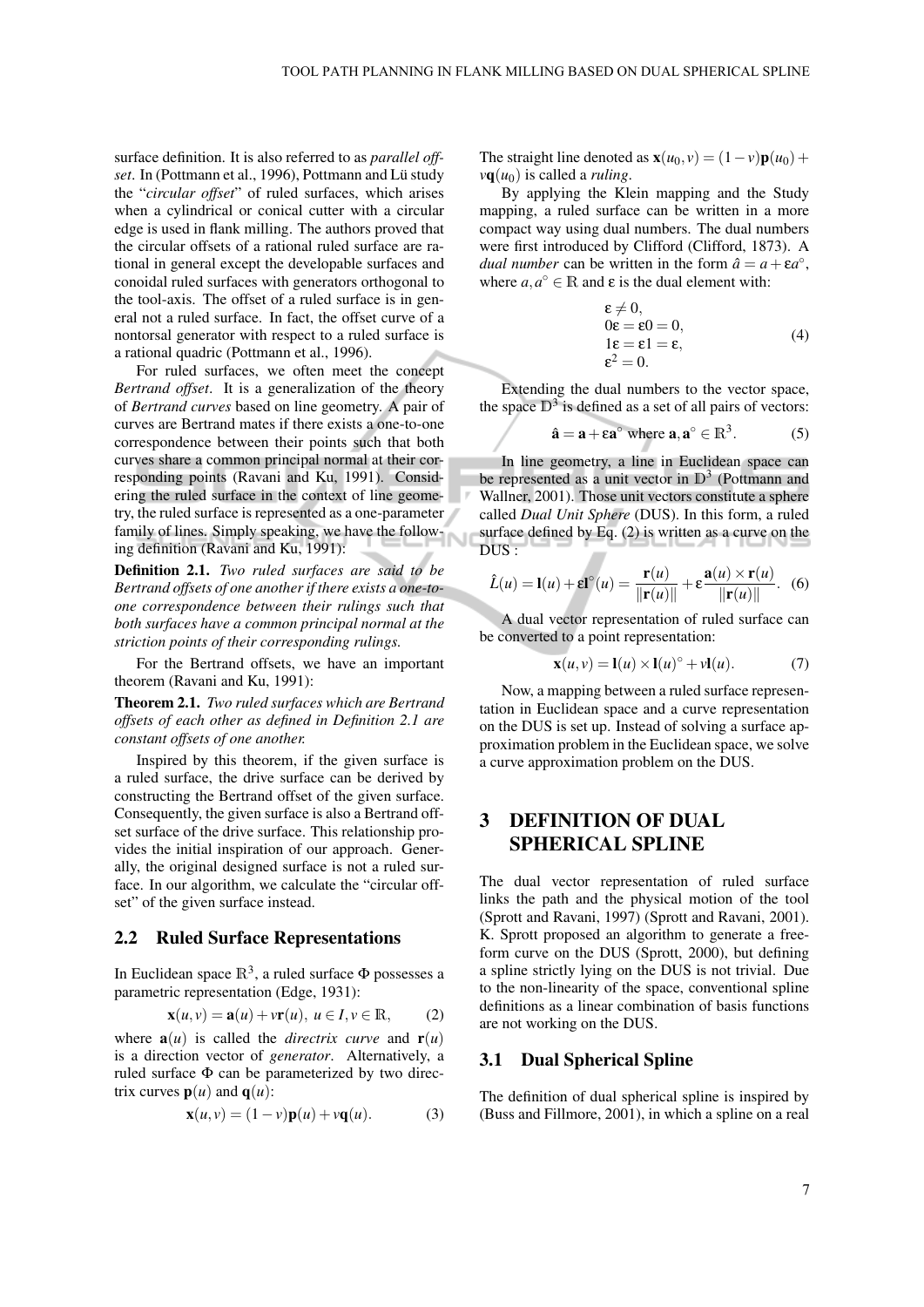sphere is defined based on a least squares minimization. Based on the transfer principle, which simply states that for any operation defined for a real vector space, there is a dual version with similar interpretation, we can derive a similar definition of a spline on the DUS:

**Definition 3.1.** Let  $\hat{\mathbf{p}}_1, \ldots, \hat{\mathbf{p}}_n$  *be control points on the Dual Unit Sphere*  $\hat{S}^2$  in  $\mathbb{D}^3$ : *a spline on the DUS is defined as a result of a least squares minimization. In other words, it contains the points*  $\hat{\mathbf{s}}(t)$  *on*  $\hat{S}^2$  *which minimizes the value:*

$$
\hat{f}(\hat{\mathbf{s}}(t)) = \frac{1}{2} \sum_{i} \omega_i \cdot dist_S(\hat{\mathbf{s}}(t), \hat{\mathbf{p}}_i)^2, \tag{8}
$$

*where dist*<sub>*S*</sub>( $\hat{\mathbf{s}}(t)$ ,  $\hat{\mathbf{p}}_i$ ) *is the dual spherical distance between* sˆ(*t*) *and* pˆ*<sup>i</sup> . This spline on the DUS is denoted as a dual spherical spline:*

$$
\hat{\mathbf{s}}(t) = \widehat{\sum}_{i=1}^{n} f_i(t) \hat{\mathbf{p}}_i.
$$
 (9)

The distance between two points on the DUS is defined by a dual angle between two lines. It has the form  $\hat{\theta} = \theta + \varepsilon d$ , where  $\theta$  is the angle between the lines and *d* is the minimum distance along the common perpendicular. For two points  $\hat{x}$  and  $\hat{y}$  on the DUS, we have the following equation:

$$
\hat{\mathbf{x}} \cdot \hat{\mathbf{y}} = \cos \hat{\theta}.\tag{10}
$$

The dual arc cosine function is defined as:

$$
\hat{\theta} = \cos^{-1}(x + \varepsilon x^{\circ}) = \cos^{-1}(x) - \varepsilon \frac{x^{\circ}}{\sqrt{1 - x^2}}.
$$
 (11)

The basis functions of a dual spherical spline must always satisfy the property:

$$
\sum_{i=1}^{n} f_i(t) = 1, \ f_i(t) \ge 0 \ \forall i,
$$
 (12)

for *t* in the interval  $[a, b]$ .

Since Bernstein polynomials and B-spline basis functions both satisfy the requirement Eq. (12), the dual spherical Bézier curve or B-spline curve  $\hat{\mathbf{s}}(t)$  can be defined in the form of Eq. (9).

It is proven that there is a neighborhood of  $\hat{\mathbf{p}}_1, \ldots, \hat{\mathbf{p}}_n$ , in which the  $\hat{\mathbf{s}}(t)$  is a  $C^{\infty}$ -function of  $\hat{\mathbf{p}}_1, \ldots, \hat{\mathbf{p}}_n$ . Hence the regularity of the dual spherical spline is determined by the basis functions. The proof of uniqueness and continuity property follows the similar strategy as (Buss and Fillmore, 2001), the details can be found in (Zhou, 2010).

#### 3.2 Advantages in Motion Conversion

Now the drive surface, which is a ruled surface, is represented as a continuous, differentiable dual spherical spline  $\hat{\mathbf{x}}(u)$ . Following this definition, a local coordinate frame can be set up consisting of three concurrent lines  $- \{\hat{\mathbf{x}}, \hat{\mathbf{n}}, \hat{\mathbf{t}}\}$ . This frame is called *generator trihedron*, where  $\hat{x}$  represents a ruling and the other two lines are defined by the following equations:

$$
\hat{\mathbf{t}} = \frac{\frac{d\hat{\mathbf{x}}(u)}{du}}{\|\frac{d\hat{\mathbf{x}}(u)}{du}\|},\n\hat{\mathbf{n}} = \hat{\mathbf{x}} \times \hat{\mathbf{t}}.
$$
\n(13)

The line  $\hat{\mathbf{t}}$  is called the *central tangent*, which is tangent to the surface at the striction point. The line  $\hat{\mathbf{n}}$ called *central normal* is the normal of the surface at the striction point. It can be proven that these three lines are orthogonal to each other and the intersection point of the three lines is the *striction point* of the ruling  $\hat{x}$ . This point is the point of minimum distance between neighboring rulings. The locus of striction points is called the *striction curve* (Sprott and Ravani, 2007). The generator trihedron can be rewritten as dual vectors:

$$
\hat{\mathbf{x}} = \mathbf{x} + \varepsilon(\mathbf{a} \times \mathbf{x}),
$$
  
\n
$$
\hat{\mathbf{n}} = \mathbf{n} + \varepsilon(\mathbf{a} \times \mathbf{n}),
$$
  
\n
$$
\hat{\mathbf{t}} = \mathbf{t} + \varepsilon(\mathbf{a} \times \mathbf{t}),
$$
 (14)

where **a** is the striction point, **x** is a vector directing along the ruling, the vector  $t$  is perpendicular to  $x$  and tangent to the surface at the striction curve, the vector n is perpendicular to x and t. Fig. 2 shows this frame on a ruled surface. The center line of the cylindrical cutter (a ruling of the drive surface) undergoes a screw motion about the axis  $\hat{\mathbf{t}}$ . According to the screw theory, the distance between successive rulings is defined as a dual angle between two screws. The successive rulings are denoted as  $\hat{\mathbf{x}}_1 = \hat{\mathbf{x}}(u_1) = \sum_{i=1}^{n}$  $B_{i,p}(u_1)\hat{\mathbf{p}}_i$ and  $\hat{\mathbf{x}}_2 = \hat{\mathbf{x}}(u_2) = \sum_{i=1}^{n}$  $B_{i,p}(u_2)\hat{\mathbf{p}}_i$ . The dual angle is calculated by the following equations:

$$
\hat{\mathbf{x}}_1 \cdot \hat{\mathbf{x}}_2 = \cos \hat{\omega} = x + \varepsilon x^\circ, \tag{15a}
$$

$$
= \phi + \varepsilon d
$$
  
\n
$$
= \cos^{-1}(\hat{x})
$$
  
\n
$$
= \cos^{-1}(x + \varepsilon x^{\circ})
$$
  
\n
$$
= \cos^{-1}(x) - \varepsilon \frac{x^{\circ}}{\sqrt{1 - x^2}}.
$$
\n(15b)

This means the cutter tool translates the distance *d* and rotates the angle  $\phi$  along the axis  $\hat{\mathbf{t}}$  in order to move from position  $\hat{\mathbf{x}}_1$  to position  $\hat{\mathbf{x}}_2$ . The ratio between *d* and φ is called *distribution parameter* (Sprott, 2000):

 $\hat{\omega}$ 

$$
p = \frac{d}{\phi}.\tag{16}
$$

The distribution parameter indicates the amount of twisting associated with the ruled surface. A cone or tangent developable surface has a zero valued distribution parameter, while the distribution parameter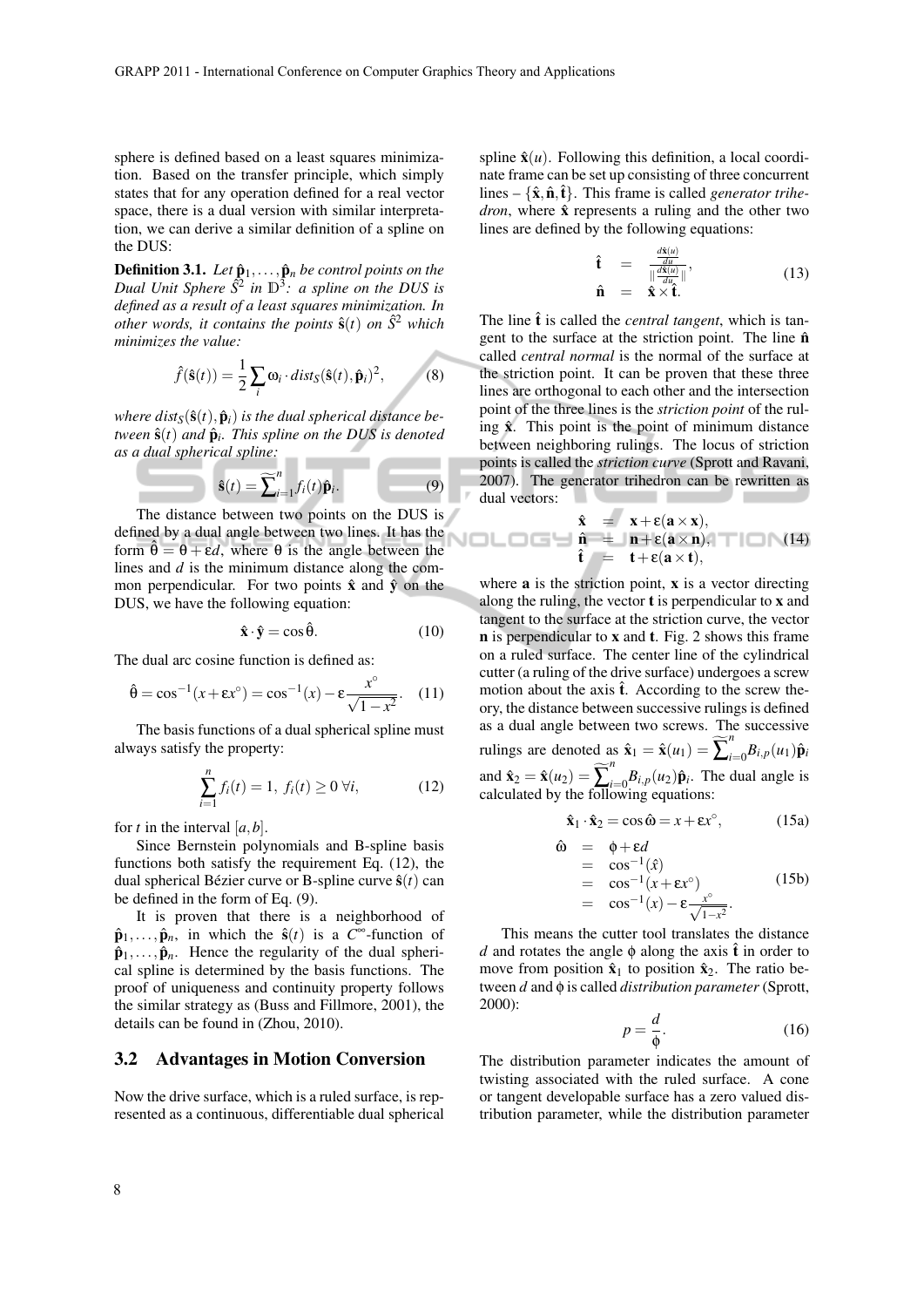

Figure 2: Generator trihedron on ruled surface.

of parallel rulings remains undefined. Generally, a twisted ruled surface has a non-zero distribution parameter. If adopting time *t* as the parameter of the dual spherical spline, it is quite easy to convert the tool path to the motion code. The velocity of the line is given by the expression:

$$
\frac{d\hat{\mathbf{x}}}{dt} = \dot{\mathbf{x}} = \mathbf{0} \times \hat{\mathbf{x}},\tag{17}
$$

where the angular velocity vector  $\hat{\omega} = \omega + \epsilon v$  denotes the rotation and translation along the screw axis  $\hat{\mathbf{t}}$ . In this local coordinate frame, an arbitrary point P along the ruling is written as  $P = s\mathbf{r}$ , where  $\mathbf{r} = \frac{\mathbf{x}}{\|\mathbf{x}\|}$  and *s* is the distance from the striction point a. The velocity of this point will have a term perpendicular to  **due to** the rotation about the line  $\hat{\mathbf{t}}$  and a term in the direction of  $\hat{\mathbf{t}}$  due to the translation along the line. The velocity of the point can be written as (Sprott, 2000):

$$
\mathbf{v}_p = \mathbf{\omega} \mathbf{t} \times s\mathbf{r} + v\mathbf{t} \n= -\mathbf{\omega} s\mathbf{n} + v\mathbf{t}.
$$
\n(18)

# 4 TOOL PATH PLANNING APPROACH

Based on the definition of dual spherical spline, a kinematic approximation algorithm is developed to construct a ruled surface from an offset surface. This ruled surface is the drive surface. In this paper, we propose a tool path planning approach for flank milling with cylindrical tools. The framework of the tool path planning approach contains four parts:

- 1. Generate an offset surface from the original design surface according to the tool radius
- 2. Extract the CL data from the offset surface and write the coordinates as dual vectors
- 3. Apply the kinematic ruled surface approximation algorithm
- 4. Evaluate the dual spherical B-spline with the dual spherical weighted average algorithm and convert it to tool motion

In this section, we briefly introduce the key steps of this approach.

## 4.1 Offset Surface Generation and CL Data Extraction

Initially, the blade surface is designed as a free-form surface. In order to derive the cutter location (CL) data, the original design is taken as an input and the offset surface is derived according to Eq. 1. The distance *d* between the offset surface and the original design equals to the radius of the cylindrical tool. The cutter locations are determined by a ruling search process. It is to find a discrete system of line segments close to the given surface. In order to fit the manufacture procedure, the search process starts from the leading edge of the blade surface and marches towards the trailing edge. The lines are chosen using the least squares minimization method. The march distance is constrained by the velocity of the milling machine and most importantly, the intersection of the line segments must be avoided. Other constrains of manufacture machines can also influence the search process. In the end of this step, a sequence of line segments  $l_0, \ldots, l_N$  are obtained which are close to the given surface. The details of this step can be found in (Chen and Pottmann, 1999).

# 4.2 Kinematic ruled Surface Approximation

After the rulings are extracted and represented as dual vectors, a kinematic ruled surface approximation algorithm is applied to approximate the line sequences as a ruled surface. The manufacture machine constrains should be included in the objective functional. Due to the variety of manufacture systems, the main task for this paper is to minimize the difference between the offset surface and drive surface. Its essence is a dual spherical spline interpolation algorithm on the DUS. In this paper, we take the dual cubic Bspline interpolation algorithm as an example. It can be easily extended to higher order B-splines.

The key idea of this algorithm is to use the logarithmic map which maps all points  $\hat{\mathbf{p}}_i$  on the DUS to the tangent hyperplane at  $\hat{q}$ , then interpolate the points in the hyperplane and maps the result back to the DUS by the exponential map. As long as the given points satisfy the uniqueness condition, the algorithm converges. Fig. 3 shows the flowchart of the dual spherical cubic B-spline interpolation algorithm, in which the logarithmic map  $l_{\hat{q}}(\cdot)$  maps the point  $\hat{p}_i$  to the tangent hyperplane at  $\hat{\mathbf{q}}$  and the exponential map  $\exp_{\hat{\mathbf{q}}}(\cdot)$ maps the result back to the DUS.  $\alpha_i$ ,  $\beta_i$ ,  $\gamma_i$  denote the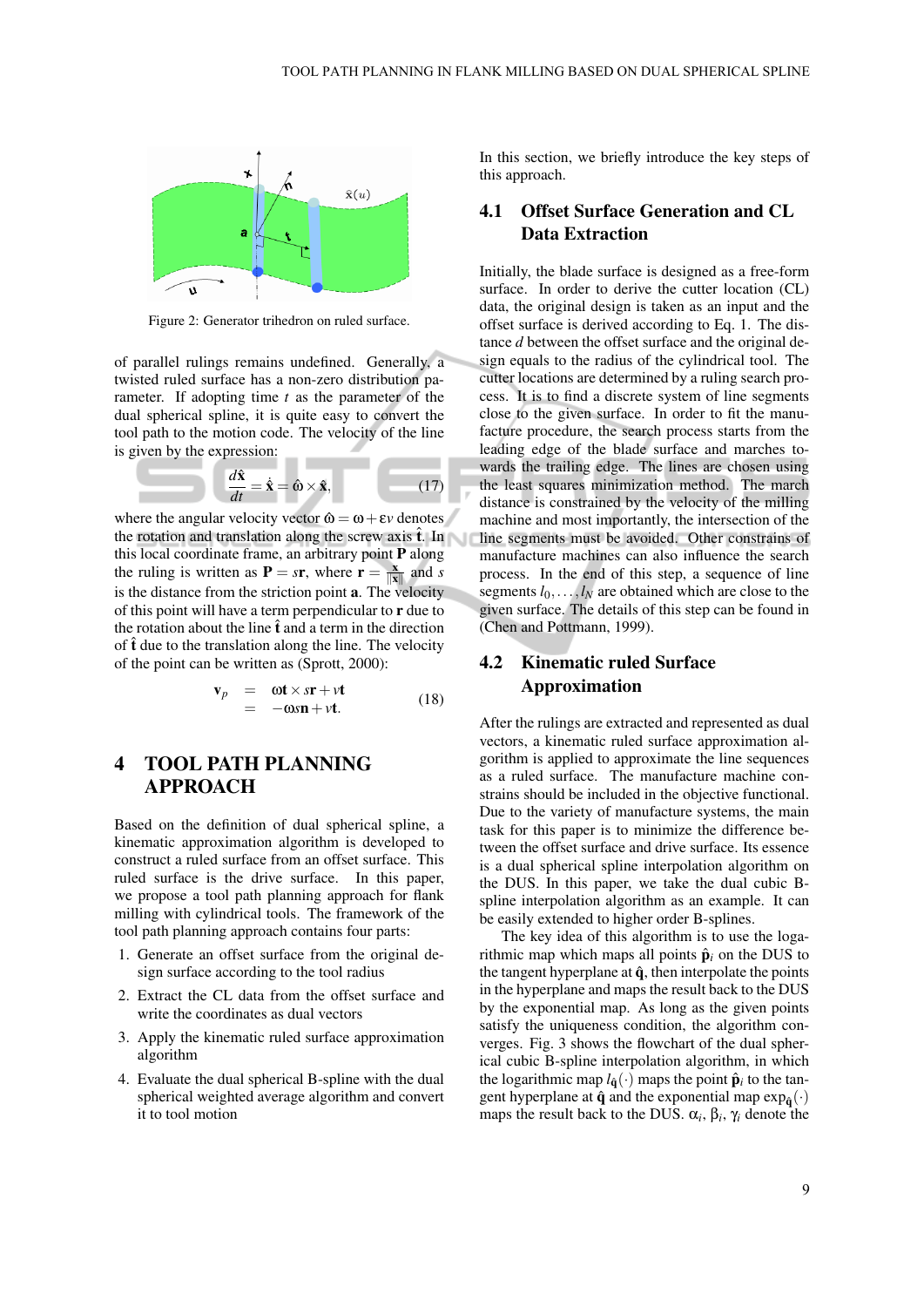

Figure 3: Flowchart of the dual spherical cubic B-spline interpolation algorithm.

## 4.3 Dual Spherical Spline Evaluation on the DUS

After the control points are derived, the dual spherical B-spline is evaluated as weighted averages of control points. The weighted average on the DUS is defined similarly:

**Definition 4.1.** Let  $\hat{\mathbf{p}}_1, \ldots, \hat{\mathbf{p}}_n$  be points on the Dual Unit Sphere  $\hat{S}^2$  in  $\mathbb{D}^3$ : a weighted average of these n *points using real weight values*  $\omega_1, \ldots, \omega_n$  *such that each*  $\omega_i \geq 0$  *and*  $\sum \omega_i = 1$  *is defined as a result of a least squares minimization. In other words, it is the point*  $\hat{C}$  *on*  $\hat{S}^2$  *which minimizes the value:* 

$$
\hat{f}(\hat{\mathbf{C}}) = \frac{1}{2} \sum_{i} \omega_i \cdot dist_{\mathcal{S}}(\hat{\mathbf{C}}, \hat{\mathbf{p}}_i)^2, \tag{20}
$$

*where dist*<sub>*S*</sub>( $\hat{\mathbf{C}}$ ,  $\hat{\mathbf{p}}_i$ ) *is the dual spherical distance between* Cˆ *and* pˆ*<sup>i</sup> . The weighted average on the DUS is*

We test this approach with different blade surfaces and simulate the manufacturing process of a blade with a cylindrical cutter. A blade consists of two sides: pressure surface and suction surface. The tool path planning strategies for both sides are similar. Here, we only take one example to explain the procedure.

To achieve large material removal rate, the radius of the cylinder should be large, but it must be less than the distance between two blades. Therefore, for different blades, the tool sizes are varied. For this test case, the radius of the cylinder is chosen as  $R = 2$  mm.

The input file is a "blade.ibl" file generated by a software "Bladegen". It contains discrete points on blade surfaces. We first extract the data for the pressure side of the blade. The offset surface is derived based on Eq. (1) and  $d = R$ .<sup>1</sup>

The simulation results of this approach are shown in Fig. 5. Fig. 5(a) shows the given surface and its offset surface. Fig. 5(b) shows the discrete cutter locations which are extracted from the offset surface.

<sup>&</sup>lt;sup>1</sup>An affine map is applied to the data due to confidential requirements.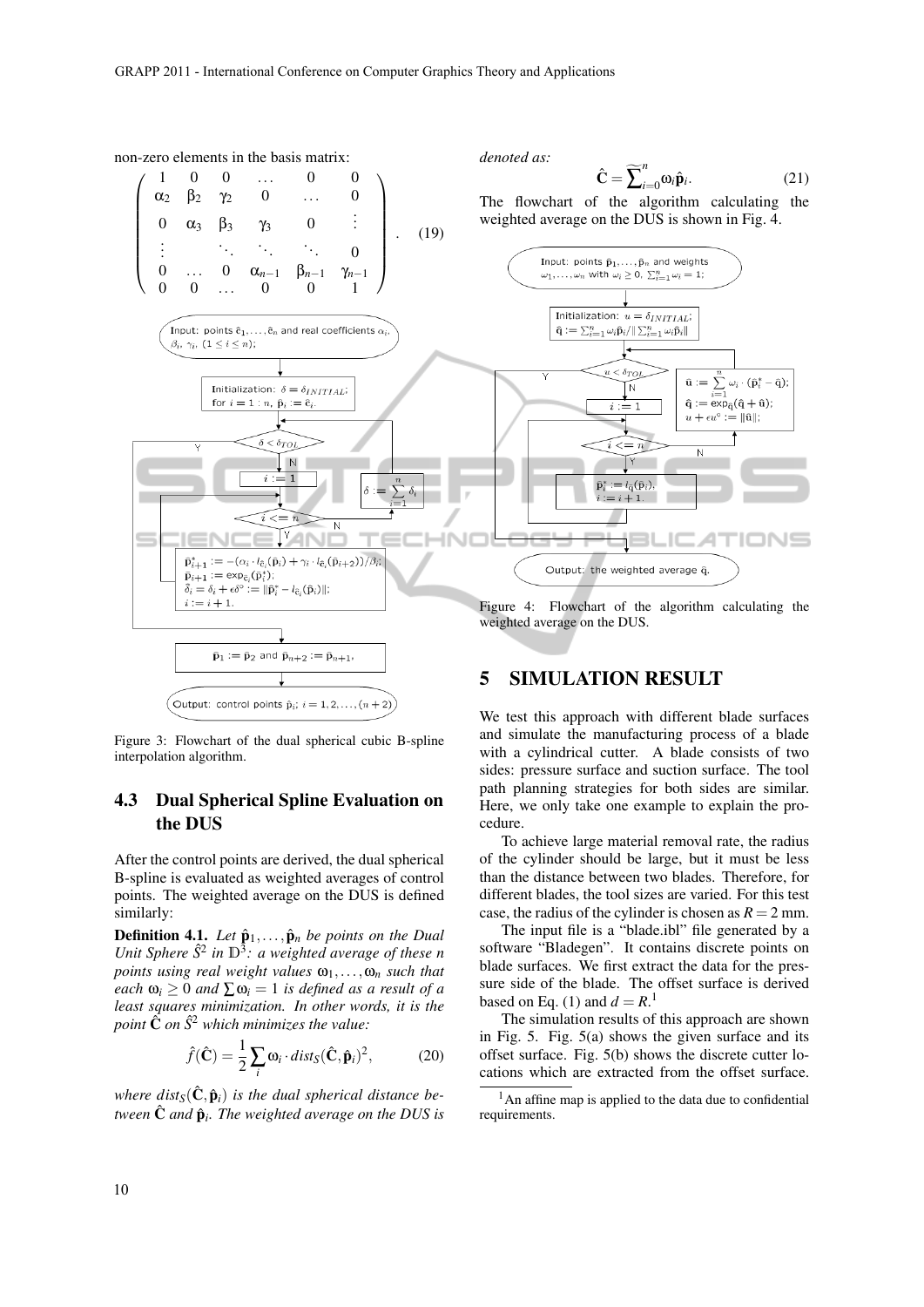

Figure 5: Design a flank millable turbocharger blade: (a) Given blade surface (colored) and offset surface (red); (b) CL data; (c) Movement of the cutter and the produced surface; (d) Comparison between the given surface (colored) and the produced surface (red).

Then the kinematic ruled surface approximation algorithm is applied to the offset surface to get the drive surface as a ruled surface. Fig. 5(c) shows the movement of the cylindrical cutter. Consequently, a surface is produced due to the movement of the cylindrical cutter. Fig. 5(d) compares the produced surface with the original design surface. We evaluate the error between two surfaces as the distance along *z* direction. The average error for these two surface is only 0.0027*mm*, which is much smaller compared with the convectional tool position optimization methods. Since the blade is designed as a tool path, this blade can be manufactured accurately.

Based on the approach described above, we get a flowchart of a turbocharger blade design and manufacture. In Fig. 6, the design and manufacture phases are combined together. This new approach avoids introducing the approximation error twice and reduces the developing time.



Figure 6: A novel design and manufacturing procedure for turbocharger blades.

# 6 CONCLUSIONS AND FUTURE WORK

In this paper, we propose a novel way to plan a tool path for the blade manufacture with the flank milling method. It combines the kinematic ruled surface approximation algorithm with the offset theory. Integrating the constrains of different CNC machines, it can be used as a control program to guide the movement of the manufacturing tool in flank milling process. A tool path of a cylindrical cutter is given in the form of a dual spherical spline, which describes the movement of the cylindrical cutter axis. This representation of tool path provides a convenient conversion to the tool motion, which leads naturally to the post-process. Adopting this new approach to design blade surfaces embraces the manufacturing requirements, which ensures low manufacture cost in the design phase. This approach can also be adapted to generate tool path for face milling, because the movement of the tool axis constitutes a ruled surface. For that application, the objective is to generate a tool path that is related to the normals of the surface. Besides, the manufacturing tool is not only limited to a cylinder. It can be a cone or other general shapes. Considering the different geometry of the manufacturing tools, this algorithm has many other applications. There is still a lot of work that can be accomplished in this area.

## REFERENCES

- Buss, S. R. and Fillmore, J. P. (2001). Spherical averages and applications to spherical splines and interpolation. *ACM Transactions on Graphics*, 20(2):95–126.
- Chen, H. and Pottmann, H. (1999). Approximation by ruled surfaces. *J. Comput. Appl. Math.*, 102(1):143–156.
- Choi, B. K., Park, J. W., and Jun, C. S. (1993). Cutterlocation data optimization in 5-axis surface machining. *Computer Aided Design*, 25(6):377–386.
- Chu, C. H. and Chen, J. T. (2006). Tool path planning for five-axis flank milling with developable surface approximation. *The International Journal of Advanced Manufacturing Technology*, 29(7-8):707–713.
- Clifford, W. K. (1873). Preliminary sketch of biquaternions. In Tucker, R., editor, *Mathematical Papers*. Macmillan.
- Dimentberg, F. M. (1965). *The screw calculus and its application in mechanics*. Clearinghouse for Federal Scientific and Technical Information, Springfield, Virginia. English Translation: AD680993.
- Edge, W. (1931). *Thoery of ruled surface*. Cambridge Univ. Press.
- Gong, H., Cao, L. X., and Liu, J. (2005). Improved positioning of cylindrical cutter for flank milling ruled surfaces. *Computer Aided Design*, 37:1205–1213.